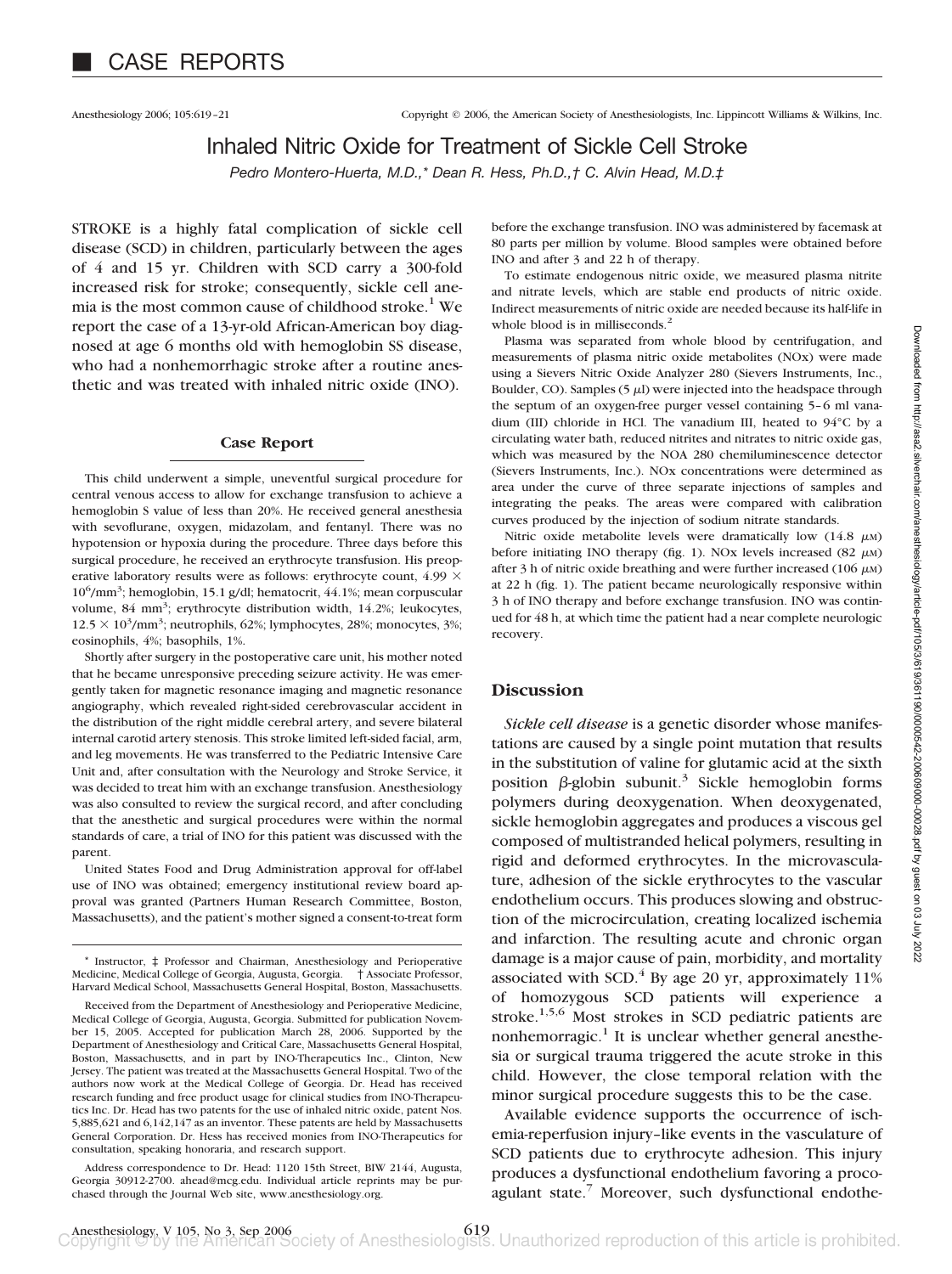

**Fig. 1. Plasma nitric oxide metabolite levels before inhaled nitric oxide (INO) and at 3 and 22 h after therapy. The** *dashed line* **represents the normal/control level of plasma nitric oxide metabolites (NOx).**

lium is less capable of producing nitric oxide. $8-10$  In addition, endogenous nitric oxide is avidly scavenged and consumed by the large amounts of free hemoglobin and by the overproduction of reactive oxygen species occurring in SCD.<sup>11–13</sup> These factors acting together may significantly reduce nitric oxide bioavailability and could play an important role in the pathogenesis of SCD stroke. This may explain the low NOx measured in this patient before INO therapy. It is well known that nitric oxide is a central player regulating platelet aggregation, cell adhesion, and vascular tone. Therefore, repletion of nitric oxide by inhalation may provide benefit in this condition.

Inhaled nitric oxide could be beneficial in the treatment of stroke in sickle cell in a multifactorial way. First, it increases nitric oxide bioavailability. Second, it improves blood flow and oxygenation as a result of preventing erythrocyte, platelet, and leukocyte adhesion to the vascular endothelium. Third, as we previously demonstrated using a mouse model of SCD, INO has protective properties in hypoxic stress.<sup>14</sup> Although debated, this protective effect may be related to an increase in oxygen affinity created by a reduction in sickle hemoglobin polymers.15,16

Although plasma NOx levels were not measured before surgery, it is possible that this patient may have had a subclinical inflammatory process ongoing, allowing him to be at increased risk for stroke during his anesthesia and surgery.

In this case, plasma NOx levels were extremely low, which correlates with NOx levels published by others during SCD crisis. $17,18$  INO therapy was associated with clinical improvement in this child before conventional therapy, including blood exchange transfusion. The rapid improvement in neurologic status was dramatic, suggesting a relation to INO therapy. The clinical improvement was also associated with an increase in plasma NOx (fig. 1). After 24 h of nitric oxide breathing, magnetic resonance imaging and magnetic resonance

angiography analysis did not show significant changes. However, conventional magnetic resonance imaging alone has been reported to correlate poorly with physical recovery in stroke related to  $SCD<sup>19</sup>$  A combination of different radiologic techniques, such as diffusion and perfusion-weighted magnetic resonance imaging preferably in conjunction with positron emission tomography, may have better assessed the effects of nitric oxide in poststroke recovery.19–21 Although recovery from sickle stroke is possible without INO therapy, our hematologist, who performed the exchange transfusion, believed this stroke would not have resolved naturally. In addition, reduced plasma NOx suggests reduced nitric oxide bioavailability. Hence, in this patient, preoperative NOx measurements may have proven helpful in identifying a risk factor for operative complications. However, without proof, these observations should be interpreted with caution, and clinical trials should be considered to evaluate the potential role of INO in the treatment of sickle stroke.

The authors thank David H. Ebb, M.D. (Clinical Director; Pediatric Brain Tumor Program, MassGeneral CancerCare for Children; Assistant Pediatrician, Massachusetts General Hospital; Assistant Professor of Pediatrics, Harvard Medical School, Boston, Massachusetts), who was the patient's attending physician.

#### **References**

1. Ohene-Frempong K, Weiner SJ, Sleeper LA, Miller ST, Embury S, Moohr JW, Wethers DL, Pegelow CH, Gill FM: Cerebrovascular accidents in sickle cell disease: Rates and risk factors. Blood 1998; 91:288–94

2. Liu X, Miller MJ, Joshi MS, Sadowska-Krowicka H, Clark DA, Lancaster JR Jr: Diffusion-limited reaction of free nitric oxide with erythrocytes. J Biol Chem 1998; 273:18709–13

3. Pauling L, Itano HA, Singer SJ, Wells IC: Sickle cell anemia, a molecular disease. Science 1949; 110:543–8

4. Horne MK III: Sickle cell anemia as a rheologic disease. Am J Med 1981; 70:288–98

5. Adams RJ, Nichols FT III, Aaslid R, McKie VC, McKie K, Carl E, Stephens S, Thompson WO, Milner P, Figueroa R: Cerebral vessel stenosis in sickle cell disease: Criteria for detection by transcranial Doppler. Am J Pediatr Hematol Oncol 1990; 12:277–82

6. McCarville MB, Li C, Xiong X, Wang W: Comparison of transcranial Doppler sonography with and without imaging in the evaluation of children with sickle cell anemia. AJR Am J Roentgenol 2004; 183:1117–22

7. Hebbel RP, Osarogiagbon R, Kaul D: The endothelial biology of sickle cell disease: Inflammation and a chronic vasculopathy. Microcirculation 2004; 11: 129–51

8. French JA II, Kenny D, Scott JP, Hoffmann RG, Wood JD, Hudetz AG, Hillery CA: Mechanisms of stroke in sickle cell disease: Sickle erythrocytes decrease cerebral blood flow in rats after nitric oxide synthase inhibition. Blood 1997; 89:4591–9

9. Liao JK, Zulueta JJ, Yu FS, Peng HB, Cote CG, Hassoun PM: Regulation of bovine endothelial constitutive nitric oxide synthase by oxygen. J Clin Invest 1995; 96:2661–6

10. Phelan MW, Faller DV: Hypoxia decreases constitutive nitric oxide synthase transcript and protein in cultured endothelial cells. J Cell Physiol 1996; 167:469–76

11. Reiter CD, Wang X, Tanus-Santos JE, Hogg N, Cannon RO III, Schechter AN, Gladwin MT: Cell-free hemoglobin limits nitric oxide bioavailability in sicklecell disease. Nat Med 2002; 8:1383–9

12. Gladwin MT, Schechter AN, Ognibene FP, Coles WA, Reiter CD, Schenke WH, Csako G, Waclawiw MA, Panza JA, Cannon RO III: Divergent nitric oxide bioavailability in men and women with sickle cell disease. Circulation 2003; 107:271–8

13. Aslan M, Freeman BA: Oxidant-mediated impairment of nitric oxide signaling in sickle cell disease: Mechanisms and consequences. Cell Mol Biol (Noisyle-grand) 2004; 50:95–105

14. Martinez-Ruiz R, Montero-Huerta P, Hromi J, Head CA: Inhaled nitric oxide improves survival rates during hypoxia in a sickle cell (SAD) mouse model. ANESTHESIOLOGY 2001; 94:1113–8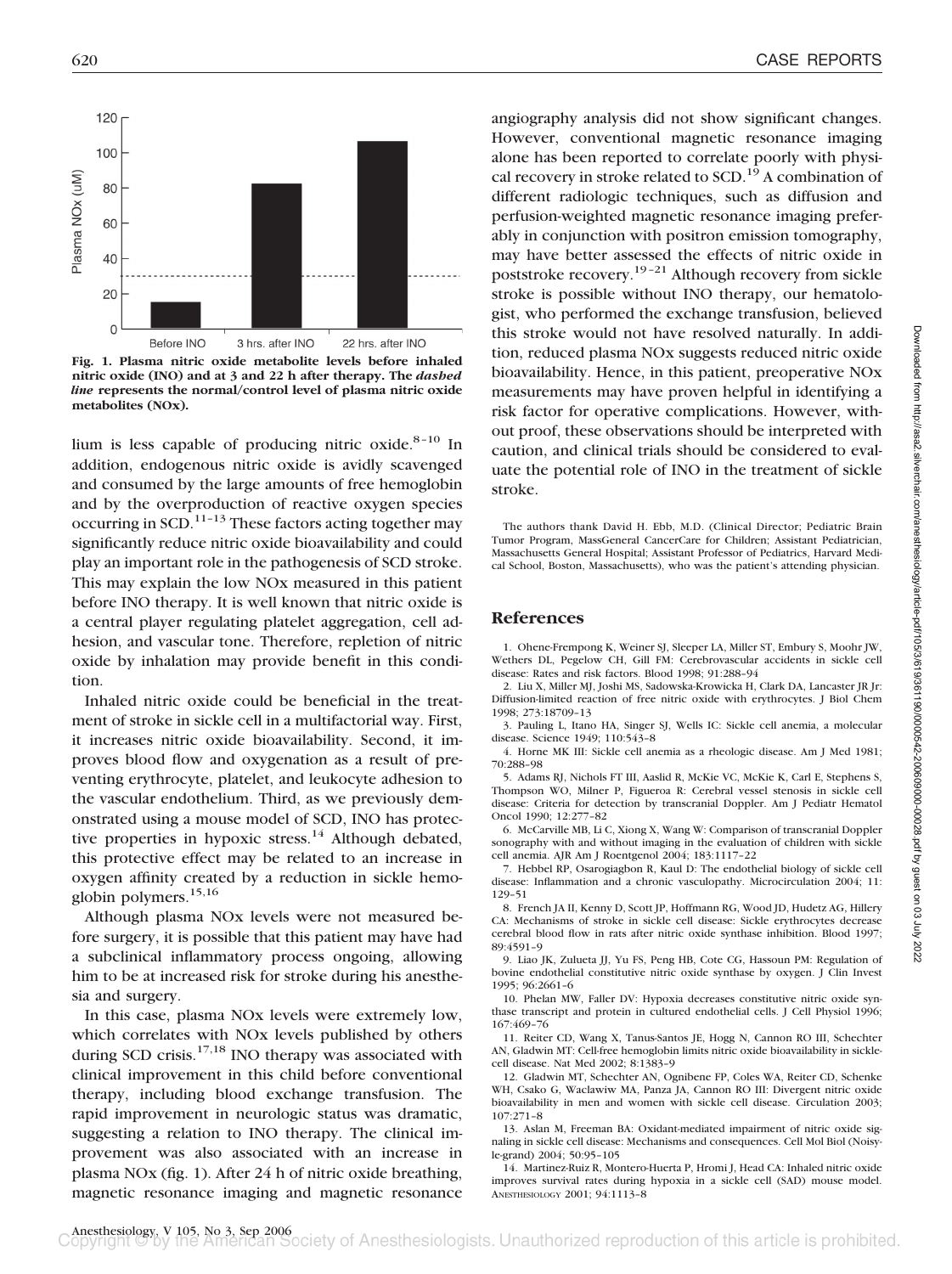15. Head CA, Brugnara C, Martinez-Ruiz R, Kacmarek RM, Bridges KR, Kuter D, Bloch KD, Zapol WM: Low concentrations of nitric oxide increase oxygen affinity of sickle erythrocytes *in vitro* and *in vivo*. J Clin Invest 1997; 100:1193–8

16. Gladwin MT, Schechter AN, Shelhamer JH, Pannell LK, Conway DA, Hrinczenko BW, Nichols JS, Pease-Fye ME, Noguchi CT, Rodgers GP, Ognibene FP: Inhaled nitric oxide augments nitric oxide transport on sickle cell hemoglobin without affecting oxygen affinity. J Clin Invest 1999; 104:937–45

17. Lopez BL, Barnett J, Ballas SK, Christopher TA, Davis-Moon L, Ma X: Nitric oxide metabolite levels in acute vaso-occlusive sickle-cell crisis. Acad Emerg Med 1996; 3:1098–103

18. Sullivan KJ, Kissoon N, Duckworth LJ, Sandler E, Freeman B, Bayne E,

Sylvester JE, Lima JJ: Low exhaled nitric oxide and a polymorphism in the NOS I gene is associated with acute chest syndrome. Am J Respir Crit Care Med 2001; 164:2186–90

19. Powars DR, Conti PS, Wong WY, Groncy P, Hyman C, Smith E, Ewing N, Keenan RN, Zee CS, Harold Y, Hiti AL, Teng EL, Chan LS: Cerebral vasculopathy in sickle cell anemia: Diagnostic contribution of positron emission tomography. Blood 1999; 93:71–9

20. Nuutinen J, Liu Y, Laakso MP, Karonen JO, Roivainen R, Vanninen RL, Partanen K, Ostergaard L, Sivenius J, Aronen HJ: Assessing the outcome of stroke: A comparison between MRI and clinical stroke scales. Acta Neurol Scand 2006; 113:100–7

21. Powars DR: Management of cerebral vasculopathy in children with sickle cell anaemia. Br J Haematol 2000; 108:666–78

Anesthesiology 2006; 105:621-3 Copyright © 2006, the American Society of Anesthesiologists, Inc. Lippincott Williams & Wilkins, Inc.

# Takotsubo Cardiomyopathy after General Anesthesia for Eye **Surgery**

*Doron Gavish, M.D.,\* Yoseph Rozenman, M.D.,† Robert Hafner, M.D.,‡ Elisha Bartov, M.D.,§ Tiberiu Ezri, M.D.*-

RECENTLY, Dote *et al.*<sup>1</sup> described in Japanese patients a novel type of cardiomyopathy, the Takotsubo syndrome, an entity that resembles an acute myocardial infarction with normal coronary arteries.

Because early left ventriculography or echocardiography reveals peculiar wall motion abnormalities and a balloon-shaped left ventricle, this syndrome was named Takotsubo, the name of a traditional Japanese octopus pot with a wide base and a tapered top. $1-3$ 

We describe a case with postoperative apical ballooning of the left ventricle, the Takotsubo cardiomyopathy. Because this syndrome may mimic an acute myocardial infarction, early diagnosis and appropriate treatment is crucial.

### **Case Report**

A 55-yr-old woman was scheduled to undergo cataract extraction surgery. Her medical history revealed type 2 diabetes mellitus treated with diet, hyperlipidemia, and chronic myeloid leukemia in remission. She had no history or symptoms of coronary disease or heart failure, and her functional capacity was good.

The patient was premedicated with 0.25 mg sublingual brotizolam, and as usual, retrobulbar anesthesia was planned. However, after arrival in the operating room, the patient was extremely stressed, and she asked for general anesthesia.

General anesthesia was induced with fentanyl, propofol, and rocuronium. Because of a grade 3 Cormack-Lehane laryngoscopic view, the

patient's trachea was intubated only on the second attempt, with optimal external laryngeal manipulation. Anesthesia was maintained with nitrous oxide in oxygen and isoflurane. A second aliquot of fentanyl was also administered. The procedure lasted 45 min. During surgery, all of the vital functions monitored remained within normal limits. The patient was hemodynamically stable throughout the procedure. At the end of surgery, with a train-of-four ratio greater than 0.8, the effect of the muscle relaxants was reversed, but the impression was that the patient was not ready for extubation. Therefore, she was transferred intubated to the postanesthesia care unit, where extubation was performed 10 min later. Fifteen minutes after extubation, for an unapparent reason, the patient's oxyhemoglobin saturation decreased to 88%, she became apneic, and emergency orotracheal reintubation was performed. She had no signs of partial "curarization," opioid overdose, or laryngospasm. A 12-lead electrocardiogram showed sinus tachycardia (heart rate, 120 beats/min) precordial STsegment elevation, and QT- segment prolongation. A tentative diagnosis of myocardial ischemia was made, a cardiologic consult was obtained, and the patient was transferred to the cardiac catheterization laboratory. The coronary arteries were normal angiographically, and left ventriculography revealed moderate dysfunction (ejection fraction, 40%) of the left ventricle and apical ballooning (figs. 1 and 2). The creatine phosphokinase-MB fraction and troponin were normal. There were no signs of heart failure, and the chest radiograph was normal. A diagnosis of Takotsubo cardiomyopathy was made. Transthoracic echocardiography performed 8 h later showed normal global and regional left ventricular function. Throughout the patient's hospitalization in the coronary care unit, there were no reports of chest pain. The patient's trachea was extubated 1 day later. Treatment with furosemide and captopril was initiated because of mild symptoms of congestive heart failure. Five days later, the patient was discharged home with normal echocardiography and normal cardiac function.

### **Discussion**

Typically, Takotsubo syndrome occurs in 62- to 75-yrold women who present with chest pain at rest (33– 71%), although dyspnea and syncope as initial symptoms are not uncommon.<sup>4</sup>

The proposed Mayo criteria (all must be met) for diagnosis of transient left ventricular apical ballooning syndrome include the presence of transient left ventricular apical akinesis or dyskinesis, absence of obstructive coronary disease, new electrocardiographic abnormalities,

<sup>\*</sup> Instructor, Department of Anesthesia, † Associate Professor, ‡ Instructor, Department of Cardiology, § Associate Professor, Department of Ophthalmology, the Edith Wolfson Medical Center, Holon, Israel, affiliated with the Sackler School of Medicine, Tel Aviv University, Israel. | Senior Lecturer, Department of Anesthesia, the Edith Wolfson Medical Center, Holon, Israel, affiliated with the Sackler School of Medicine, Tel Aviv University, Israel. OUTCOMES RESEARCH Institute, University of Louisville, Louisville, Kentucky.

Received from the Department of Anesthesia the Edith Wolfson Medical Center, Holon, Israel. Submitted for publication January 27, 2006. Accepted for publication April 17, 2006. Support was provided solely from institutional and/or departmental sources. There were no conflicts of interest in managing this case and writing this manuscript.

Address correspondence to Dr. Ezri: Department of Anesthesia, Wolfson Medical Center, Holon 58100, Israel. tezri@netvision.net.il. Individual article reprints may be purchased through the Journal Web site, www.anesthesiology.org.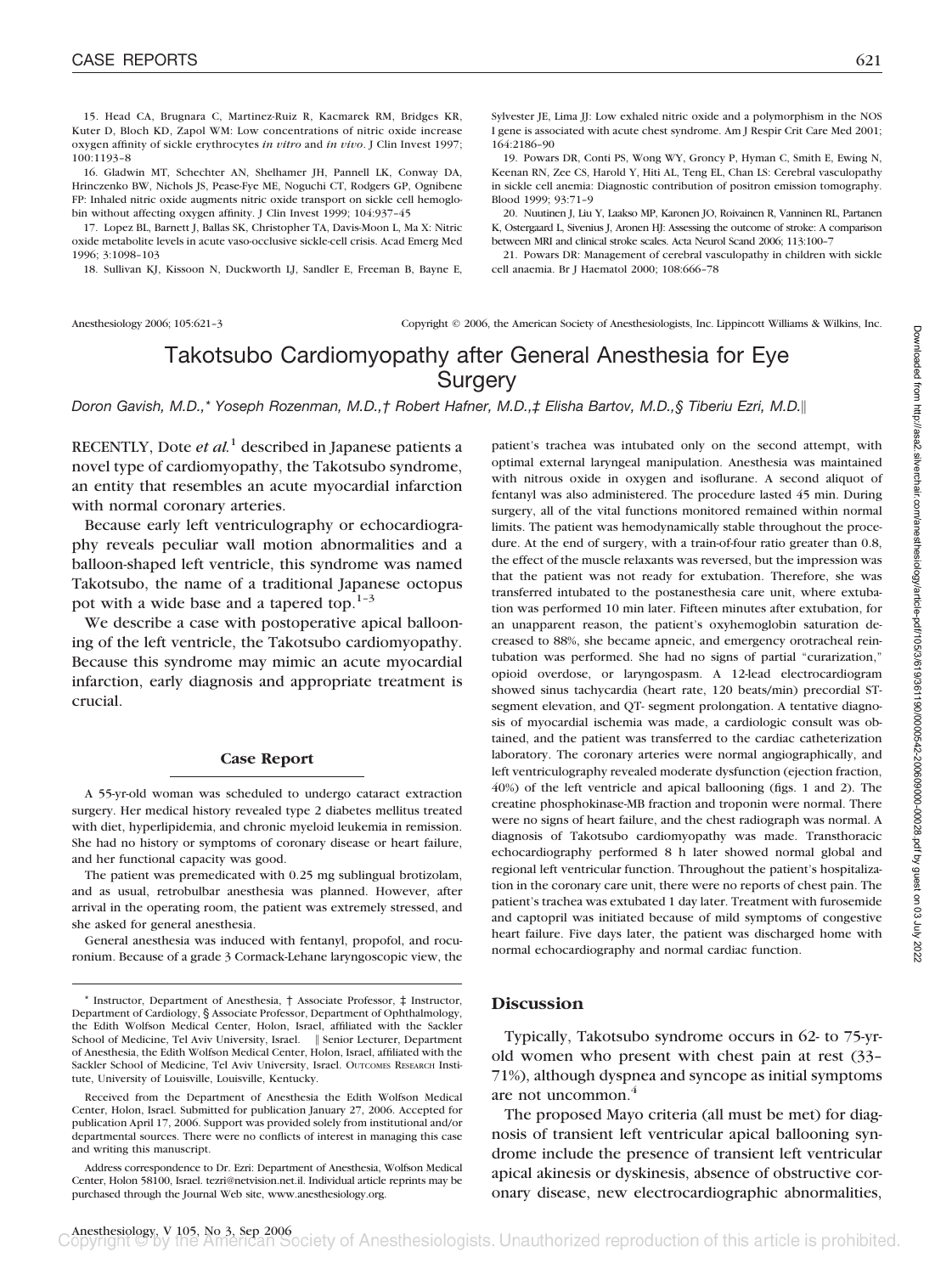

**Fig. 1. Left ventriculography showing ballooning during systole.**

and absence of concurrent conditions such as head trauma, intracranial bleeding, pheochromocytoma, myocarditis, and hypertrophic cardiomyopathy.<sup>4</sup> All of these criteria were fulfilled in our patient, who had a perioperative stressful event and developed acute myocardial dysfunction without significant coronary artery pathology.

The electrocardiographic findings of this syndrome reveal ST-segment elevation, inverted T waves, and prolonged PR and QT intervals<sup>2-6</sup> with patent coronary



**Fig. 2. Left ventriculography showing ballooning during diastole.**

arteries even during the hyperacute phase. Similar electrocardiographic changes occurred in our patient. The cardiac enzymes are usually normal or only slightly above the upper limit of normal,<sup>2,5,6</sup> as was the case with our patient. In vascular surgical patients, an abnormal but low postoperative level of cardiac troponin I may herald the development of delayed myocardial infarction.<sup>7</sup>

Patients may exhibit large wall motion abnormalities of the left ventricle chamber,<sup>8</sup> leading to the typical apical ballooning picture (figs. 1 and 2).

Excessive discharge of catecholamines with activation of cardiac catecholamine receptors in the left ventricle and discrepancy in the distribution of sympathetic nerve endings and their receptors could explain the wall motion abnormalities. $4,6$ 

The intense physical or psychological stress that precedes transient apical ballooning syndrome could be the triggering factor for the acute dynamic subaortic or midventricular obstruction causing apical ischemia.<sup>3</sup> Complications of Takotsubo syndrome include left heart failure, cardiogenic shock in extreme cases, dynamic intraventricular obstruction with acute mitral regurgitation, ventricular arrhythmias, left ventricular mural thrombosis, left ventricular free-wall rupture, and death.<sup>4</sup> However, the overall prognosis of this syndrome seems to be favorable.<sup>4</sup>

This is the first report of anesthesia-related transient left ventricular apical ballooning in a non-Japanese patient undergoing general anesthesia. All three previous case reports from Japan had no specific trigger for development of postoperative Takotsubo cardiomyopathy and resolved within a few days. $9-11$  In our case, the transient ballooning was preceded by electrocardiographic changes that mimicked an acute myocardial infarction. Preoperative psychological stress, hypoxemia, laryngoscopy, and reintubation might have caused a catecholamine surge with the consequent development of Takotsubo cardiomyopathy. This transient disorder is managed by supportive therapy.<sup>12,13</sup> Severe left ventricular dysfunction should be treated with load reduction (even using intraaortic balloon counterpulsation).<sup>13</sup> The left ventricular outlet obstruction is treated with  $\beta$  blockers, whereas phenylephrine, a pure  $\alpha$ -adrenergic agonist, can reduce the transient intraventricular dynamic gradient.<sup>12,13</sup> Our patient had a typical benign course and was treated with diuretics and captopril because of mild congestive heart failure. In patients in whom this syndrome has been previously documented,  $\beta$  blockers along with heavy premedication are administered preoperatively. The perioperative  $\beta$  blockade should be instituted according to the American College of Cardiologists– American Heart Association guidelines.<sup>14</sup> For induction of anesthesia, the patient may benefit from a dose-dependent myocardial depression produced by inhalational anesthetic agents. Direct laryngoscopy should be brief, to minimize activation of sympathetic nervous system.